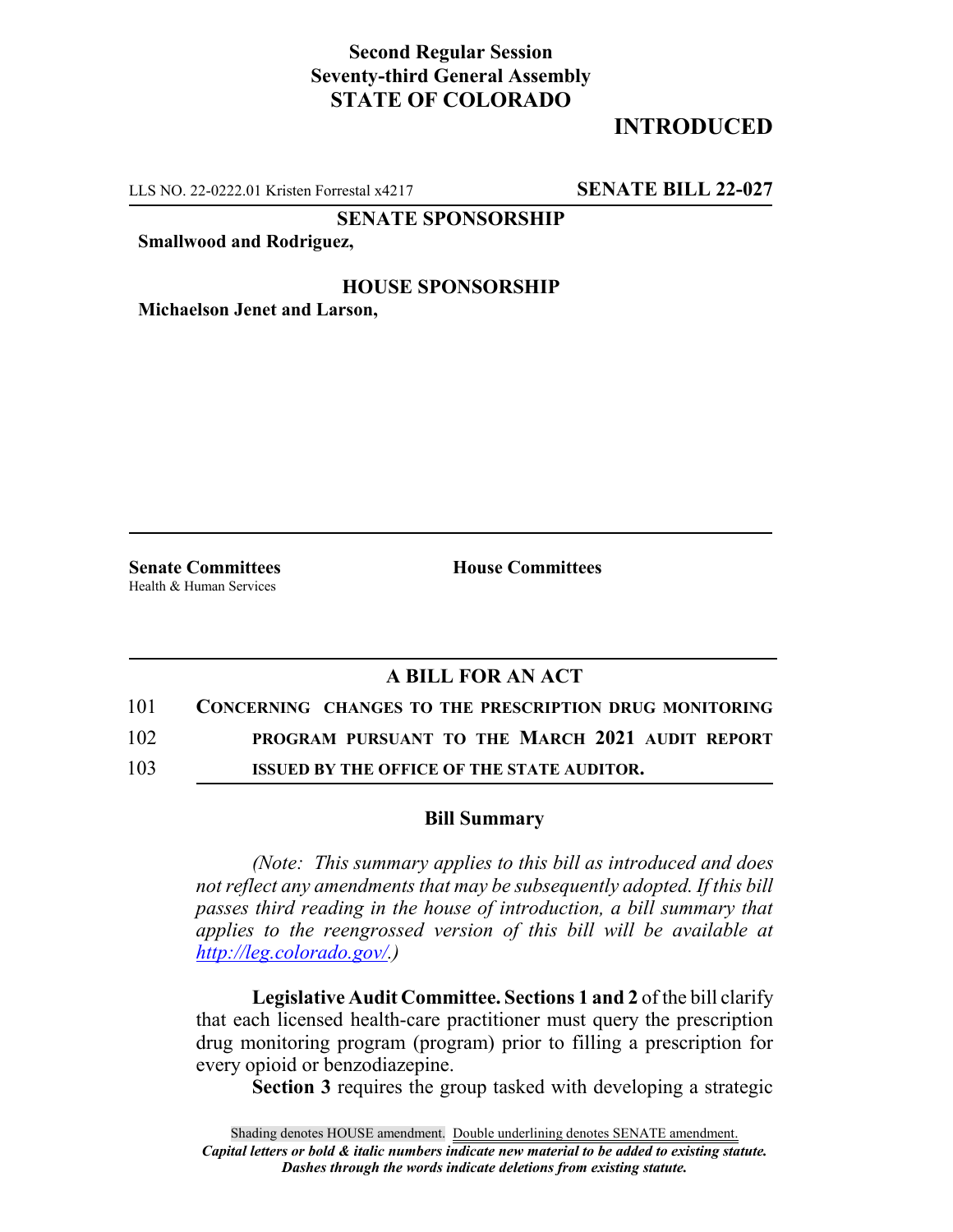plan to reduce prescription drug misuse to also make recommendations to the executive director of the department of regulatory agencies concerning balancing the use of the program as a health-care tool with enforcement of the requirements of the program.

 *Be it enacted by the General Assembly of the State of Colorado:* **SECTION 1.** In Colorado Revised Statutes, 12-30-109, **amend** (1)(b); and **add** (7) as follows: **12-30-109. Prescriptions - limitations - definition - rules.** (1) (b) Prior to prescribing the second fill of any opioid or benzodiazepine prescription pursuant to this section, a prescriber must comply with the requirements of section 12-280-404 (4). Failure to comply with section 12-280-404 (4) constitutes unprofessional conduct or grounds for discipline, as applicable, under section 12-220-201, 12-240-121, 12-255-120, 12-275-120, 12-290-108, or 12-315-112, as applicable to the particular prescriber, only if the prescriber repeatedly fails to comply. (7) EACH PRESCRIBER LICENSED IN THIS STATE WHO HOLDS A CURRENT REGISTRATION ISSUED BY THE FEDERAL DRUG ENFORCEMENT ADMINISTRATION SHALL REGISTER AND MAINTAIN A USER ACCOUNT AS SPECIFIED IN SECTION 12-280-403. **SECTION 2.** In Colorado Revised Statutes, 12-280-403, **amend** (2)(a) as follows: **12-280-403. Prescription drug use monitoring program - registration required.** (2) (a) Each practitioner LICENSED in this state who holds a current registration issued by the federal drug enforcement 22 administration and each pharmacist LICENSED IN THIS STATE shall register

and maintain a user account with the program.